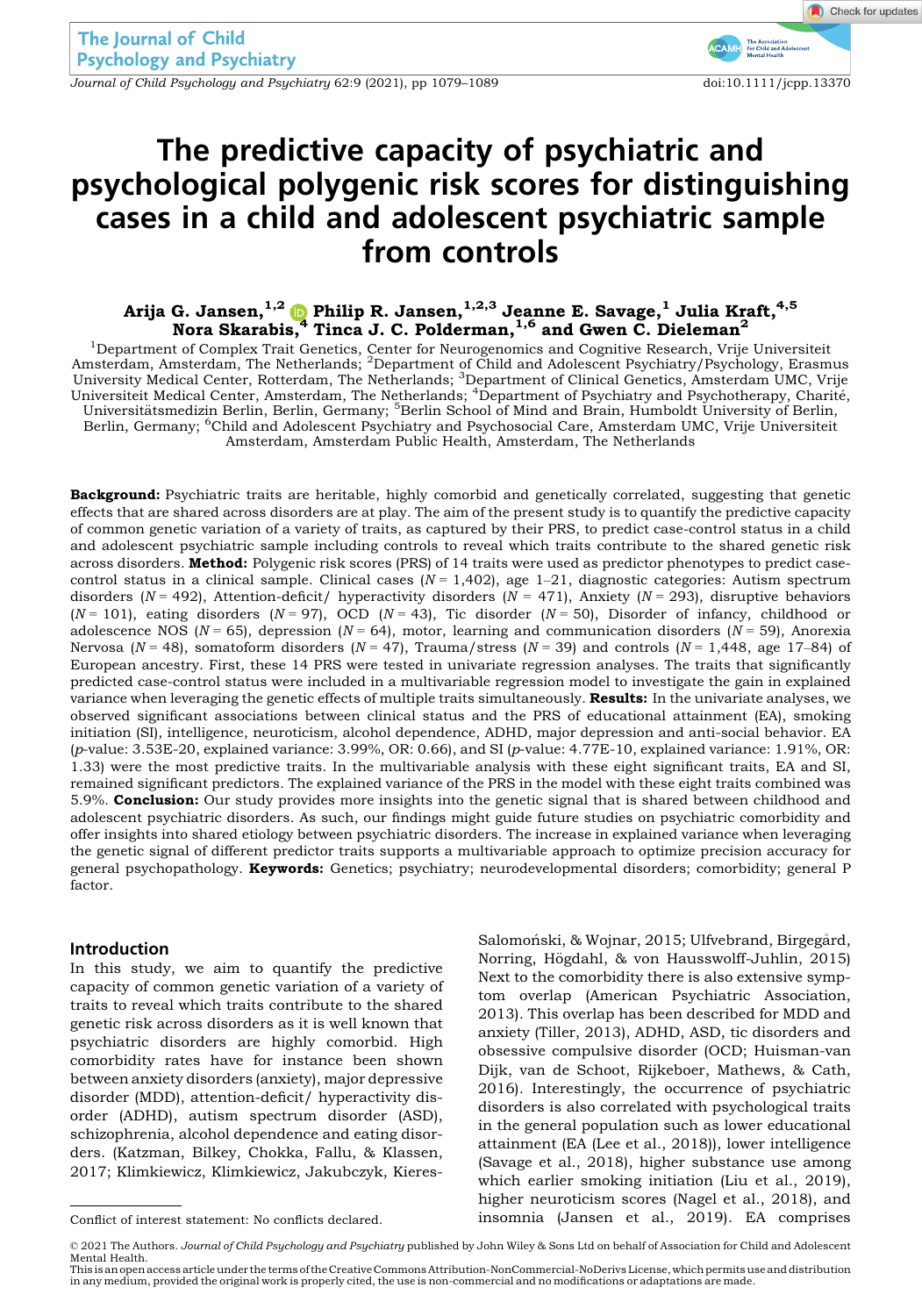cognitive abilities (intelligence), noncognitive abilities (patience, self-control, temperament, motivation, self-discipline, time preference), health endowments, and family background (Conti, Heckman, & Urzua, 2010). There is a phenotypic link between EA and health (Lynch & Hippel, 2016) as shown by previous research involving EA and adult success on the labor market and adult health including psychopathology, with a focus on depression, which demonstrates an important role for both cognitive abilities in early life and noncognitive abilities (Conti et al., 2010). Intelligence by itself also plays a major role in health and wellbeing with higher intelligence being associated with lower risk of mental health problems (Savage et al., 2018). Focusing on substance use behaviors, the literature shows that smoking behavior is related to a host of psychiatric disorders among which schizophrenia, ADHD, eating disorders, mood disorders, anxiety and substance use disorders (Boksa, 2017), and in a US population patients with a psychiatric diagnosis have a 3.23 times greater odds of smoking compared to individuals with no diagnosis (Smith, Mazure, & McKee, 2014). High scores on neuroticism questionnaires are associated with psychiatric disorders (Hettema, Neale, Myers, Prescott, & Kendler, 2006; Nagel et al., 2018), and insomnia is one of the most common comorbidities of psychiatric disorders (Jansen et al., 2019).

Next to phenotypic overlap, extensive genetic overlap between psychiatric and psychological traits has been observed. These traits are at least moderately heritable (Polderman et al., 2015) with an underlying genetic architecture of rare and common genetic variation (Claussnitzer et al., 2020). A common genetic overlap has been shown extensively in the brain disorder (Bulik-Sullivan et al., 2015; Cross-Disorder Group of the Psychiatric Genomics Consortium, 2019), the psychiatric disorder (Demontis et al., 2019; Grove et al., 2019; Schizophrenia Working Group of the Psychiatric Genomics Consortium, 2014; Walters et al., 2018; Wray et al., 2018) and psychological trait literature (Jansen et al., 2019; Linnér et al., 2019; Nagel et al., 2018; Tielbeek et al., 2017; Walters et al., 2018). Health-related traits as EA (Lee et al., 2018; Satterstrom et al., 2020), intelligence (Savage et al., 2018), smoking initiation (Liu et al., 2019), insomnia (Jansen et al., 2019), risk-taking behavior (RTB; Linnér et al., 2019) and anti-social behavior (Tielbeek et al., 2017) show genetic correlations with psychiatric disorders and with each other. These studies show that psychiatric disorders, psychological traits and closely related phenotypes show genotypic overlap that might be due to pleiotropy (Watanabe et al., 2019; a locus affecting more than one trait) and polygenicity (Watanabe et al., 2019; multiple loci affecting one trait).

Building on the existing phenotypic and genetic overlap as summarized above, research on a theorized underlying general psychopathology factor, the 'p factor', tries to identify an underlying higher order

dimension for psychopathology in general, and specific domains below this overarching  $p$  factor, such as internalizing, externalizing or psychotic experience domains (Caspi & Moffitt, 2018). This hierarchical clustering is based on the hypothesis that each mental disorder has a broadly shared and a unique genetic component. The shared genetic component is thought to capture the genetic part of the broad range of symptoms that are common across disorders, while the unique genetic component is thought to capture disorder specific symptoms (Caspi et al., 2014; Murray, Eisner, & Ribeaud, 2016). In addition, it is suggested that the  $p$  factor can combine all psychiatric disorders on a low to high psychopathology severity scale. The hypothesis is that a person's score on this scale is informative of family history, developmental history, brain functioning and adult life impairment with higher p factor scores representing worse outcomes. (Caspi & Moffitt, 2018).

The findings regarding the  $p$  factor, genetic overlap, pleiotropy and polygenicity in psychopathology provide support for studies exploring shared genetic variation of nonspecific, shared psychiatric problems as present in clinical psychiatric samples. The shared heritability between traits and disorders (Brainstorm Consortium et al., 2018; Bulik-Sullivan et al., 2015) can be examined by means of polygenic risk scores (PRS; Chatterjee, Shi, & García-Closas, 2016; Wray et al., 2014). A PRS is an individual's weighted sum of risk alleles for a trait based on previously determined effects of those alleles for that trait (Euesden, Lewis, & O'Reilly, 2015). At group level, the PRS has the potential to distinguish cases from controls. For example, the ADHD PRS has been shown to distinguish cases from controls in an ADHD and in an Autism Spectrum Disorder (ASD) /ADHD combined sample (Jansen et al., 2019), and the schizophrenia PRS differentiated patients who developed schizophrenia from patients who did not in a first episode psychosis sample (Vassos et al., 2017). Despite this capacity to distinguish cases from controls at a group level, the explained variance of the PRS is limited, often below 5% (Jansen et al., 2019). The predictive capacity of the PRS can be improved by making predictions based on multiple traits and disorders that share genetic influences (Brainstorm Consortium et al., 2018; Bulik-Sullivan et al., 2015), by using multivariate approaches (Abdellaoui et al., 2018), or creating a multi-trait predictor (Krapohl et al., 2018; Maier et al., 2018). These methods seem promising as, for example, a multi-polygenic score (Krapohl et al., 2018) explained 4.8% of the variance in general cognitive ability and 10.9% in educational achievement in an adolescent sample, capturing 1.1% more variance than the best single-score predictors.

The aim of the present study is to quantify the predictive capacity of common genetic variation of a variety of traits, as captured by their PRS, to predict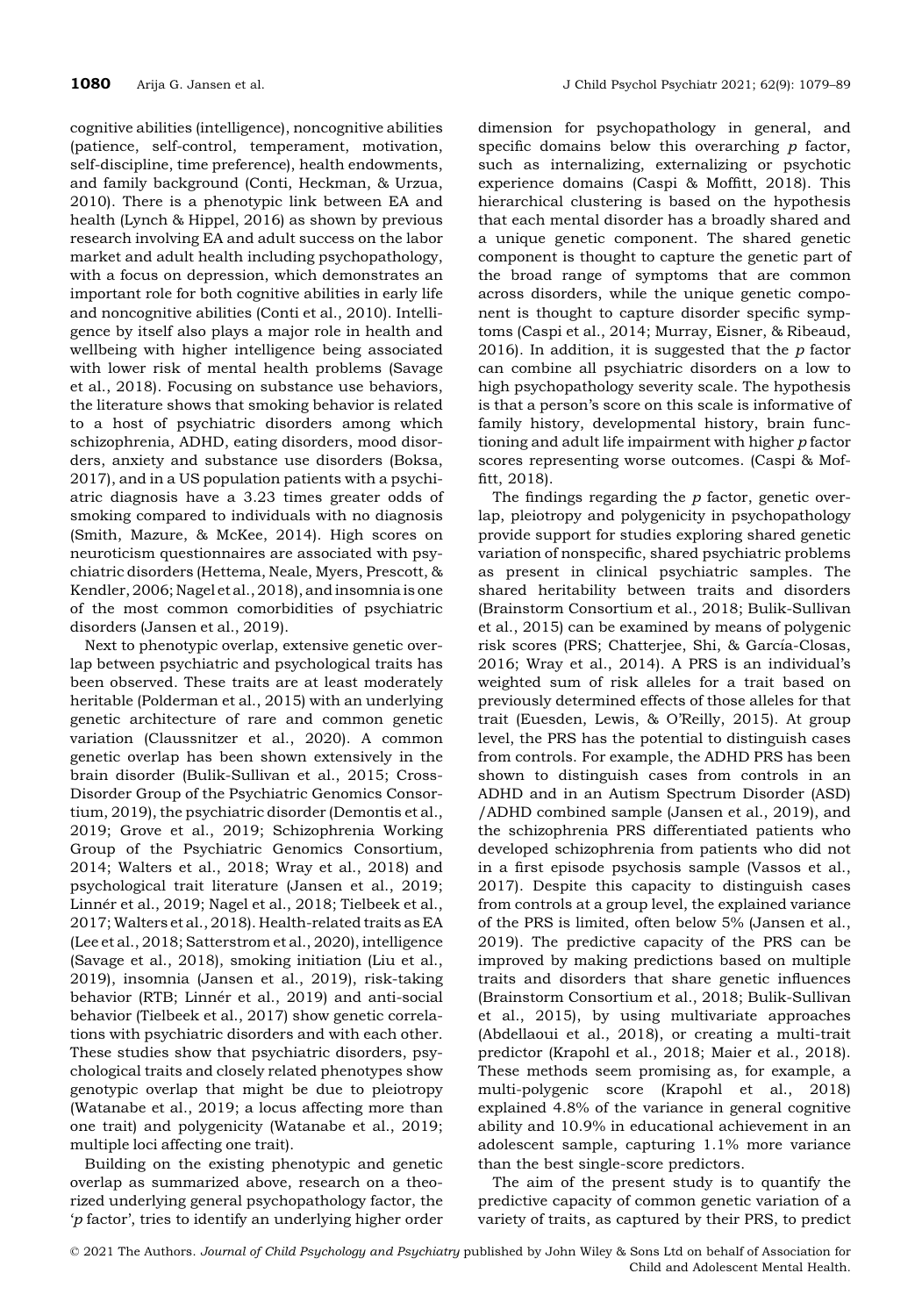case-control status in a child and adolescent psychiatric sample with a variety of psychiatric disorders to reveal which traits contribute to the shared genetic risk across disorders. Disorders present in the sample, and closely related traits were used as predictive traits. Both child or adolescent and adult mental traits have been included as we expect genetic overlap, since the majority of the adult psychiatric disorders usually have their onset during childhood or adolescence (Kessler et al., 2007) and the genetic make-up of an individual is fixed during life. To add, to our knowledge no genetic studies into addiction in child and adolescent samples have been presented. Firstly, we examined which individual PRS of these phenotypes significantly predicted receiving a diagnosis. Secondly, we evaluated whether this prediction could be improved by combining the joint genetic signals of the significantly associated phenotypes. The findings of this study will contribute to the identification of a shared genetic signal across disorders.

## Methods

#### **Participants**

Clinical sample: 'Inside-out'. Data for this clinical sample ('Inside-out') were collected from January 2001 until January 2012 at the department of Child and Adolescent Psychiatry of the Sophia Children's Hospital, Erasmus Medical Center in Rotterdam. The diagnostic classification was performed by a clinician according to the Diagnostic and Statistical Manual of Mental Disorders, fourth edition. This procedure consisted of an interview with parents, a semistructured interview with the child based on the Semi-structured Clinical Interview for Children and Adolescents (McConaughy & Achenbach, 2001), the Diagnostic Interview Schedule for Children IV-P (Shaffer, Fisher, Lucas, Dulcan, & Schwab-Stone, 2000), and the Autism Diagnostic Observation Schedule-Generic (Lord et al., 1989) in case of a suspected Autism Spectrum Disorder. The above-mentioned procedure was part of standard clinical practice. Additionally, DNA was extracted from saliva and genotyping was performed on the Illumina Psych Chip array and Global Screening Array (see Data section). For this study, ethical approval of the Erasmus Medical center was obtained. The full sample  $(N = 1909)$ consisted of children that received a clinical diagnosis  $(N = 1594)$ , and a group of children that did not receive a diagnosis ( $N = 315$ ). The current study used data of the 1,402 children (192 cases were removed after genetic quality control) diagnosed with one or more DSM-IV disorders (ASD, ADHD, tic disorder, OCD, MDD, anxiety, anorexia nervosa (AN)), eating disorder NOS, and subcategories of mentioned disorders). Intellectual disability was present in 16% of the sample.

Control sample. A Dutch population sample was used (NESCOG,  $N = 943$ , age range: 17.0–79.0), previously described by Polderman et al. (2013). Data were collected on various behavioral symptoms, cognitive functioning, personality, environmental factors, and life events, in addition to genetic information. To correct for undiagnosed ASD, ADHD or anxiety status we excluded participants scoring 3 SD above the mean on the Autism Quotient (AQ; Baron-Cohen, Wheelwright, Skinner, Martin, & Clubley, 2001), the attention problems scale of the Young Adult Self Report (YASR; Achenbach, 1997), the Conners' Adult ADHD Rating Scale (CAARS;

Conners, Erhardt, & Sparrow, 1999) or the Beck Anxiety Inventory (BAI). Genotyping was performed on the Illumina Psych Chip. This resulted in a sample of 939 participants (age range 17–79, 38% male). In addition, we used a German sample, the Berlin Psychosis Study (BePS; Skarabis & Ripke, 2017) of healthy adult individuals ( $N = 509$ , age range 18-84, 31% male). Participants whom reported having received a bipolar disorder (BiP) or other psychotic disorder, ADHD, OCD, MDD, anxiety, AN, or alcohol dependence diagnosis were excluded  $(N = 31)$ . The total control sample consisted of 1,448 individuals (age range 17–84, 35% males).

To provide a sense of the nature of comorbidities and diagnoses we have the following Tables/Figures: Table 1 shows sample specifics such as sample size, age range and genotyping array for the cases and controls. Figure 1 shows the diagnostic composition as the amount of cases in the full sample per disorder and the amount of cases per disorder in that part of the sample diagnosed with intellectual disability, as well as the percentage of the full sample with an intellectual disability diagnosis, intellectual disability status and the sex distribution. Tables S1 and S2 provide an overview of comorbidities.

#### Genotyping

Genotyping of part of the clinical sample (ADHD, ASD, tic disorder and AN diagnosis) and of the NESCOG control sample was performed on the Illumina PsychChip array. The PsychChip SNP array contains HumanCore, Human Exome and custom content to capture genetic variants previously linked with psychiatric disorders [\(https://www.illumina.com/produc](https://www.illumina.com/products/by-type/micproarray-kits/infinium-psycharray.html) [ts/by-type/micproarray-kits/infinium-psycharray.html](https://www.illumina.com/products/by-type/micproarray-kits/infinium-psycharray.html)).

The remaining part of the clinical sample and the BePS controls were genotyped on the Illumina Infinium Global Screening Array (GSA; [https://www.illumina.com/products/](https://www.illumina.com/products/by-type/microarray-kits/infinium-global-screening.html) [by-type/microarray-kits/infinium-global-screening.html\)](https://www.illumina.com/products/by-type/microarray-kits/infinium-global-screening.html).

For SNP harmonization purpose between arrays, all samples were imputed in the Michigan imputation server. After imputation, the samples were combined. We used the Michigan imputation server pipeline which uses the Haplotype Reference Consortium (McCarthy et al., 2016; HRC) as a reference panel and poorly imputed variants were excluded based on their imputation score  $(R^2 < 0.9)$ . In all samples, SNPs were filtered on MAF (<1%), SNP call rate (<95%) and Hardy–Weinberg disequilibrium ( $p < .00001$ ). In the control samples, individual quality control filtering was based on missingness (>5%), relatedness (pairwise IBD > 0.185), ancestry (within the range of 1,000 Genomes CEU population on the first two principal components (PCs)), outlying heterozygosity (excluded if  $>$  3 x SD from the mean of the heterozygosity rate), gender mismatch and missing phenotypes. In the clinical sample, individuals were filtered based on genotype and sex mismatch, outlying heterozygosity and non-European ancestry (4 SD outside the

|  |  |  | Table 1 Sample description |
|--|--|--|----------------------------|
|--|--|--|----------------------------|

|                     | Cases                             | Controls                     |                     |                                   |  |  |  |  |
|---------------------|-----------------------------------|------------------------------|---------------------|-----------------------------------|--|--|--|--|
|                     | Clinical<br>sample                | <b>NESCOG</b><br><b>BePS</b> |                     | Total<br>controls                 |  |  |  |  |
| Sample size         | 1,402                             | 939                          | 509                 | 1,448                             |  |  |  |  |
| Age range<br>(mean, | $1 - 20$ (9.54,<br>3.71           | $17 - 79$<br>(40.7,          | $18 - 84$<br>(30.2, | $17 - 84$<br>(37.0)               |  |  |  |  |
| SD, years           |                                   | 17.3)                        | 12.1)               |                                   |  |  |  |  |
| Gender %<br>male    | 61                                | 38                           | 31                  | 35                                |  |  |  |  |
| Genotyping<br>array | GSA (32%),<br>Psych chip<br>(68%) | Psych<br>chip                | GSA                 | GSA (35%),<br>Psych chip<br>(65%) |  |  |  |  |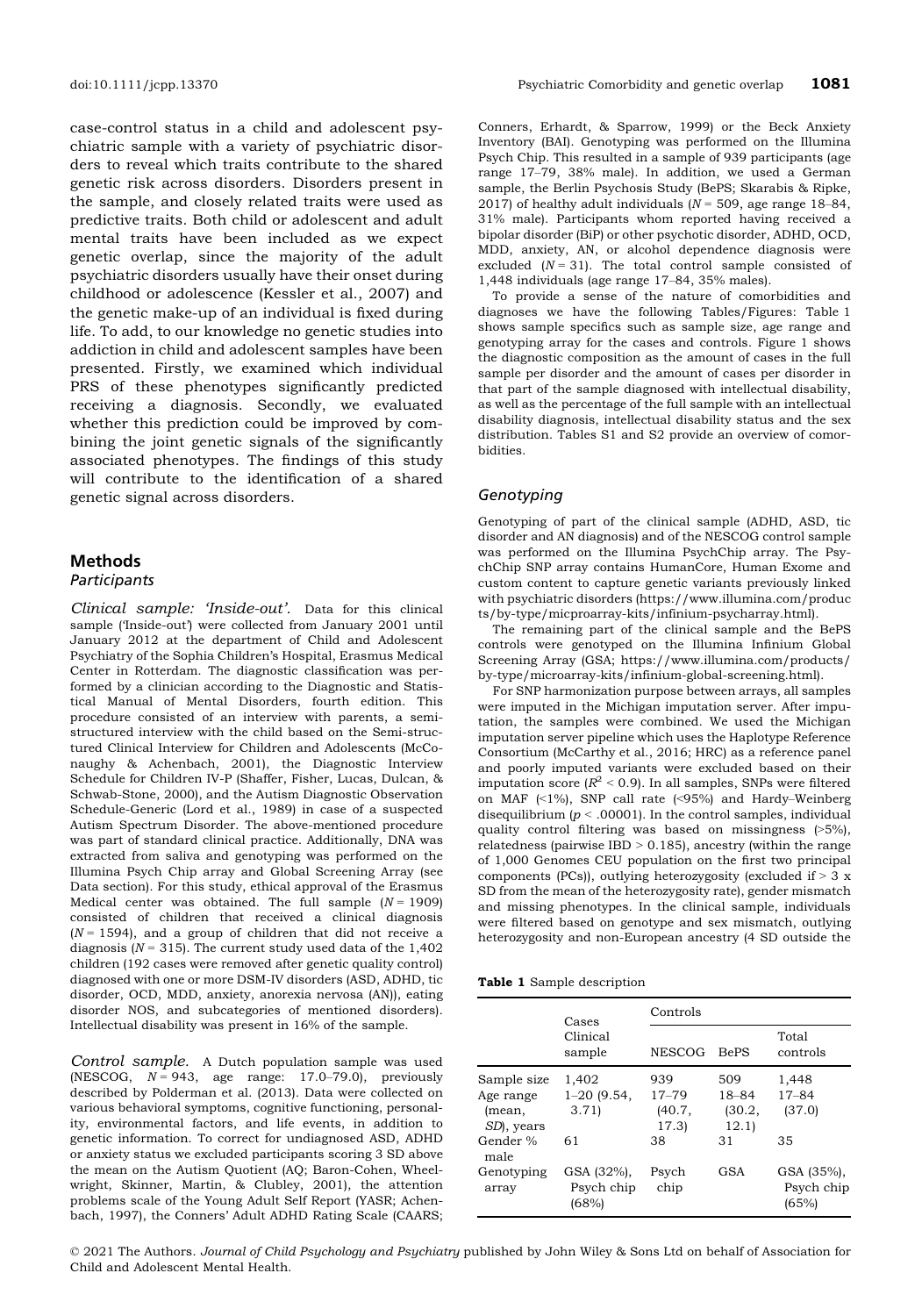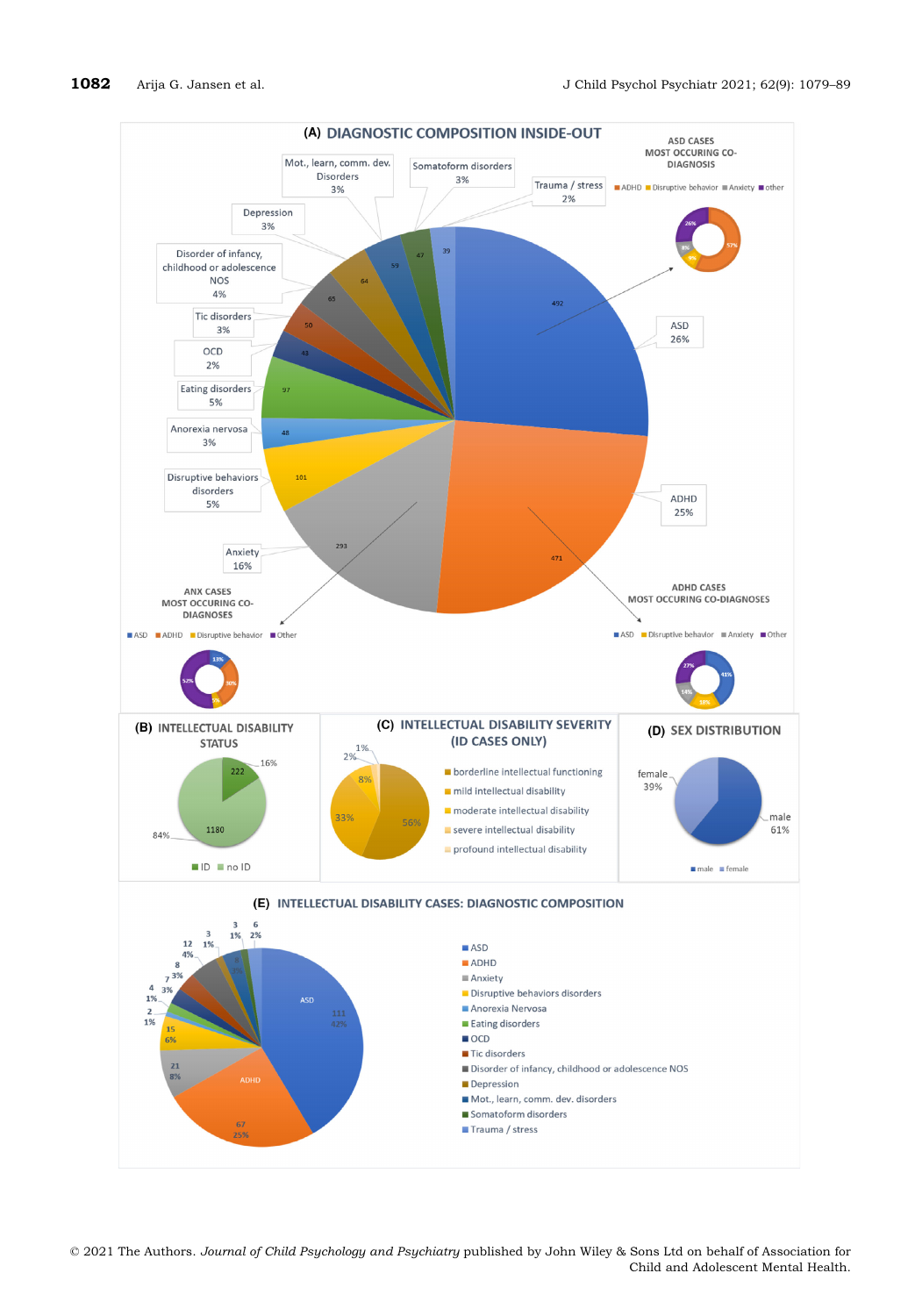Figure 1 Diagnostic composition Inside-out. Abbreviations: ASD = autism spectrum disorder; ADHD = attention-deficit/hyperactivity disorder; OCD = obsessive compulsive disorder, disorder of infancy, childhood full diagnostic term: Disorder of infancy, childhood or adolescence NOS Mot., learn., comm. dev. disorder comprises motor, learning and communication developmental disorders, ID: intellectual disability. A: Numbers per disorder are based on a total 1,402 cases. Comorbid disorders are included, therefore totaling more than 1,402 diagnoses B: Intellectual Disability (ID) status for all 1,402 cases. C: ID severity for all ID cases. ID severity known for 89% of all ID cases. D: Sex distribution in Inside-out. E: The chart is based on all ID cases (N 222). Comorbid disorders are included, therefore totaling more than 222 diagnoses [Colour figure can be viewed at [wileyonlinelibrary.com\]](www.wileyonlinelibrary.com)

range of the first two genetic principal components of the HapMap3 European founder population (CEU)), missingness (>5%) and relatedness (pairwise Identity-By-Descent (IBD)  $>0.185$ ).

## Polygenic scoring

The PRS is the sum of an individual's 'risk' alleles for a certain phenotype weighted by the allele effect sizes, which are typically derived from linear association coefficients from a genome wide association study (GWAS). For the PRS creation a SNP p-value inclusion threshold of  $\leq 1$  is used (Choi, Mak, & O'Reilly, 2018; Maier et al., 2018). Using large publicly available summary statistics from GWA studies, PRS were constructed for EA (Lee et al., 2018), intelligence (Savage et al., 2018), smoking initiation (Liu et al., 2019), neuroticism (Nagel et al., 2018), insomnia (Jansen et al., 2019), RTB (Linnér et al., 2019), anti-social behavior (Tielbeek et al., 2017), ADHD (Demontis et al., 2019), ASD (Grove et al., 2019), schizophrenia (Pardiñas et al., 2018), MDD (Wray et al., 2018), anxiety (Otowa et al., 2016), alcohol dependence (Walters et al., 2018) and BiP (Stahl et al., 2018; see Appendix S1). Table S3 provides an overview and details of the selected GWA studies. The selected GWAS studies are large enough to use for this type of analyses as shown by their LD intercept which show no worrisome potential inflation (see Table S4). Inside-out, NES-COG and the BePS samples are independent samples not included in any of the GWAS.

The polygenic scoring was performed using PRSice2 (Euesden et al., 2015). Prior to polygenic scoring SNPs in high LD were clumped using PRSice2 (LD  $R^2 < 0.1$ , 250 kb pair window). For interpretational purposes the results were standardized to mean 0 and SD 1.

#### Statistical analysis

Genetic correlation with LDSC regression. Using linkage disequilibrium score (LDSC) regression (Bulik-Sullivan et al., 2015), we calculated genetic correlations across all included traits based on the GWAS summary statistics we used for the PRS calculations of our predictor phenotypes. In addition, we computed the genetic correlations of the PRS in SPSS in our clinical sample to compare to the LDSC results.

Regression analyses. First, we performed 14 univariate analyses to investigate which PRS were able to distinguish between cases and controls (outcome variable). Although all participants of the discovery and target sample were of European descent, the baseline model included eight PCs to account for potential population stratification The baseline model included, in addition to the eight PCs to account for population stratification, chip (GSA or Psych Chip, to correct for array effects), and sex as covariates. Age was not added as a covariate as all cases are children and all controls are adults. The PCs were calculated on all samples together and were based on the pruned data with Eigensoft (Price et al., 2006; version 3.0) software. After Bonferroni multiple testing correction for 14 tests we assessed the significance (p-value) of each predictor phenotype as well as its explained variance. The explained variance of the PRS is based on Nagelkerke pseudo

 $R^2$  (i.e., the difference between the full model  $R^2$  and the covariate only (baseline) model  $R^2$ ). As 16% of Inside-out cases are co-diagnosed with intellectual disability (ID) we investigated if the results were driven by the ID subgroup by comparing the diagnostic distribution of the whole sample to the ID part of the sample. Additionally, we ran the univariate analysis for the intelligence and EA PRS on the part of Insideout without ID (N: 1,180, see Figure 1) to adjust the analysis if needed. The same covariates were included and the results were assessed the same way as the full sample results. Second, the significantly associated PRS from the univariate analyses were tested for their significance in a multivariable analysis.

#### Results

#### Genetic correlations between the predictor phenotypes

The genetic correlations as calculated from the summary statistics (Figure 2, Table S5) were overall in line with the available literature. As shown in the correlational matrix in Table S5, all included traits showed intermediate to high correlations with at least two other traits. Therefore all 14 PRS of predictive phenotypes were included in the subsequent analyses. The Pearson correlations between the prs in our clinical sample (Table S6) show some differences with the genetic correlations between the GWAS summary statistic of the phenotypes. These differences can be partially explained by a difference in sample size. The clinical sample is much smaller than the GWAS sample sizes resulting in a less precise estimate. In general, the significances are quite similar giving no reason for concern.

#### Regression analyses

The univariate logistic regression analyses showed eight significantly associated PRS (P Bonferroni corrected  $_{\text{(bf)}}$  < 0.05); EA, intelligence, smoking initiation, neuroticism, anti-social behavior, ADHD, MDD and alcohol dependence (Table 2a and Figure 3a). Presented p-values are Bonferroni corrected. Fit statistics are provided in Table S7.

When comparing the whole clinical sample to the ID cases in our sample, the ID cases sub-sample showed a larger proportion of ASD cases (42% vs 26%) and fewer anxiety cases (8% vs. 16%), and eating disorders (2% vs. 8%). Proportions of the other diagnostic groups were very similar between the full sample and the ID cases. The additional regression analyses in the sample without ID cases gave similar results for the EA and intelligence PRS (see Table S8).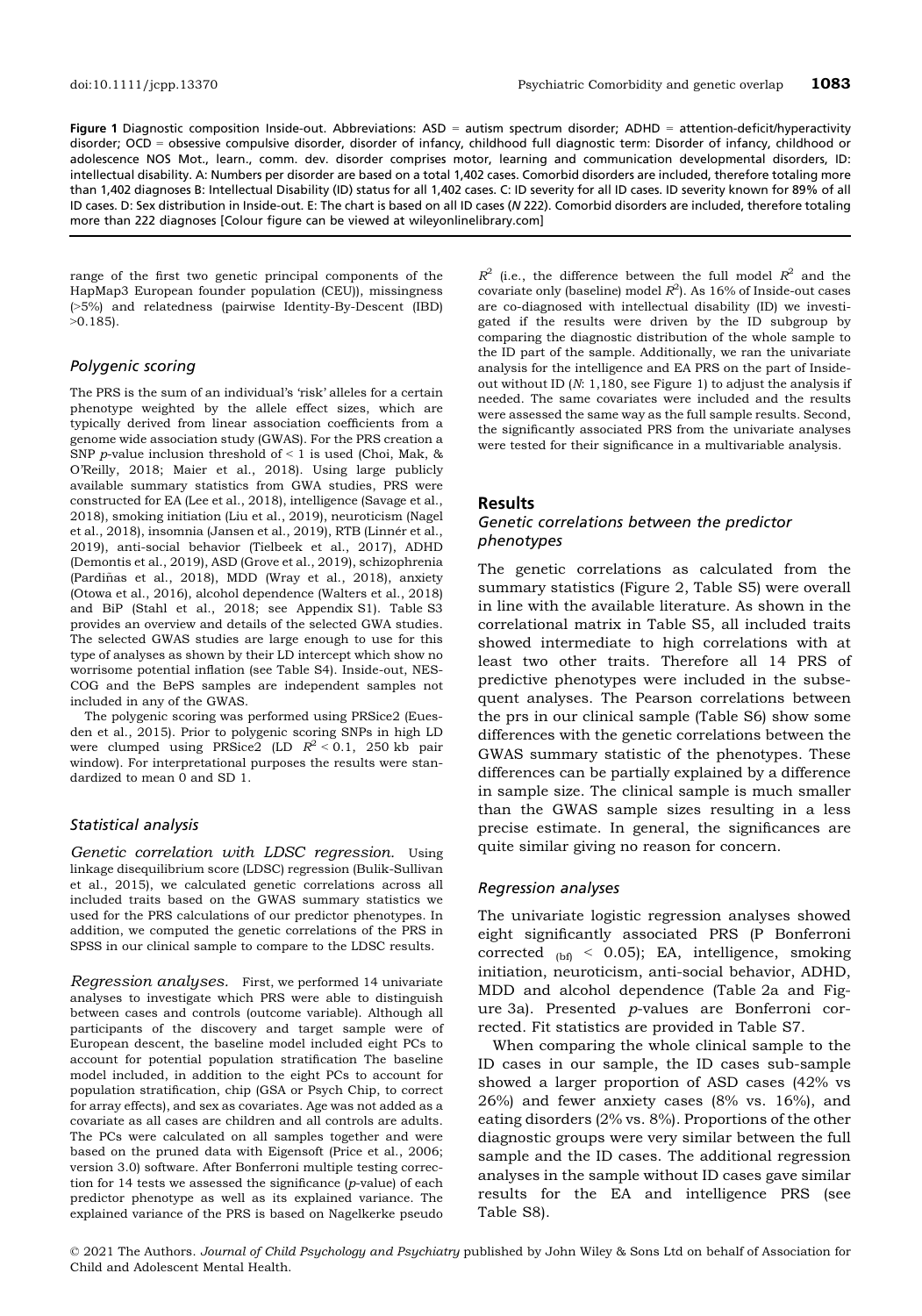

Figure 2 Overview of the genetic correlations based on the GWAS summary statistics [Colour figure can be viewed at [wileyonlinelibrary.c](www.wileyonlinelibrary.com) [om](www.wileyonlinelibrary.com)]

In a second instance, we retained only PRS with P\_bf < 0.05 (EA, intelligence, smoking initiation, neuroticism, anti-social behavior, ADHD, MDD and alcohol dependence) for inclusion in a multivariable model. Of the eight PRS included in the full multivariable model (EA, intelligence, smoking initiation, neuroticism, anti-social behavior, ADHD, MDD and alcohol dependence) two remained statistically significant (EA, SI; see Table 2b and Figure 3b). The full model has an explained variance of 17.8%. Of this, the PRS account for 5.9% of the variance, which is an increase of 1.91% compared to the explained variance of the highest scoring univariate PRS (EA) of 3.99%. The remaining part of the explained variance can be attributed to the covariates. Details are shown in Table S9.

## **Discussion**

Polygenic risk scores of EA and smoking initiation are the main predictors of case-control status in our clinical psychiatric child and adolescent sample. PRS of Intelligence, neuroticism, anti-social behavior, ADHD, MDD and alcohol dependence are the other predictor phenotypes that in univariate analyses significantly distinguished between cases and controls. The multivariable analysis, testing the joint genetic signal of multiple predictor PRS had a higher predictive capacity compared to single PRS analysis. The increase in explained variance highlights the usability of multiple PRS in joint models to optimize precision accuracy for general psychopathology.

Based on the first series of univariate analyses, we included eight significantly predicting traits in the multivariable analysis (EA, intelligence, smoking initiation, neuroticism, anti-social behavior, ADHD, MDD and alcohol dependence). Significant prediction came either from phenotypes that were based on a larger GWAS and hence had likely more statistical power (EA, intelligence, smoking initiation, neuroticism, MDD; Lee et al., 2018; Liu et al., 2019; Nagel et al., 2018; Savage et al., 2018; Wray et al., 2018) or were the more prevalent disorders in the sample (ADHD; Demontis & Walters, 2017), with a couple of exceptions (i.e., smaller GWAS and low prevalence in sample; anti-social behavior and alcohol dependence; Tielbeek et al., 2017; Walters et al., 2018). Four of these traits (EA, smoking initiation, antisocial behavior, MDD) remained significant predictors for case-control status in the multivariable analysis of which EA and smoking initiation survived multiple testing correction. Due to the high genetic correlations between respectively EA and intelligence  $(r.7)$ , smoking initiation and alcohol dependence  $(r.7)$ .8), neuroticism and MDD  $(r.7)$ , and anti-social behavior and ADHD  $(r.9)$  the significance of one of both traits may be random, or based on only subtle differences between them. The significant positive association for the anti-social behavior PRS is a somewhat surprising finding as this GWAS is smaller and hence less powerful. We hope this result will be replicated in a future study. When comparing the results of the univariate and multivariable analysis we see that the explained variance increased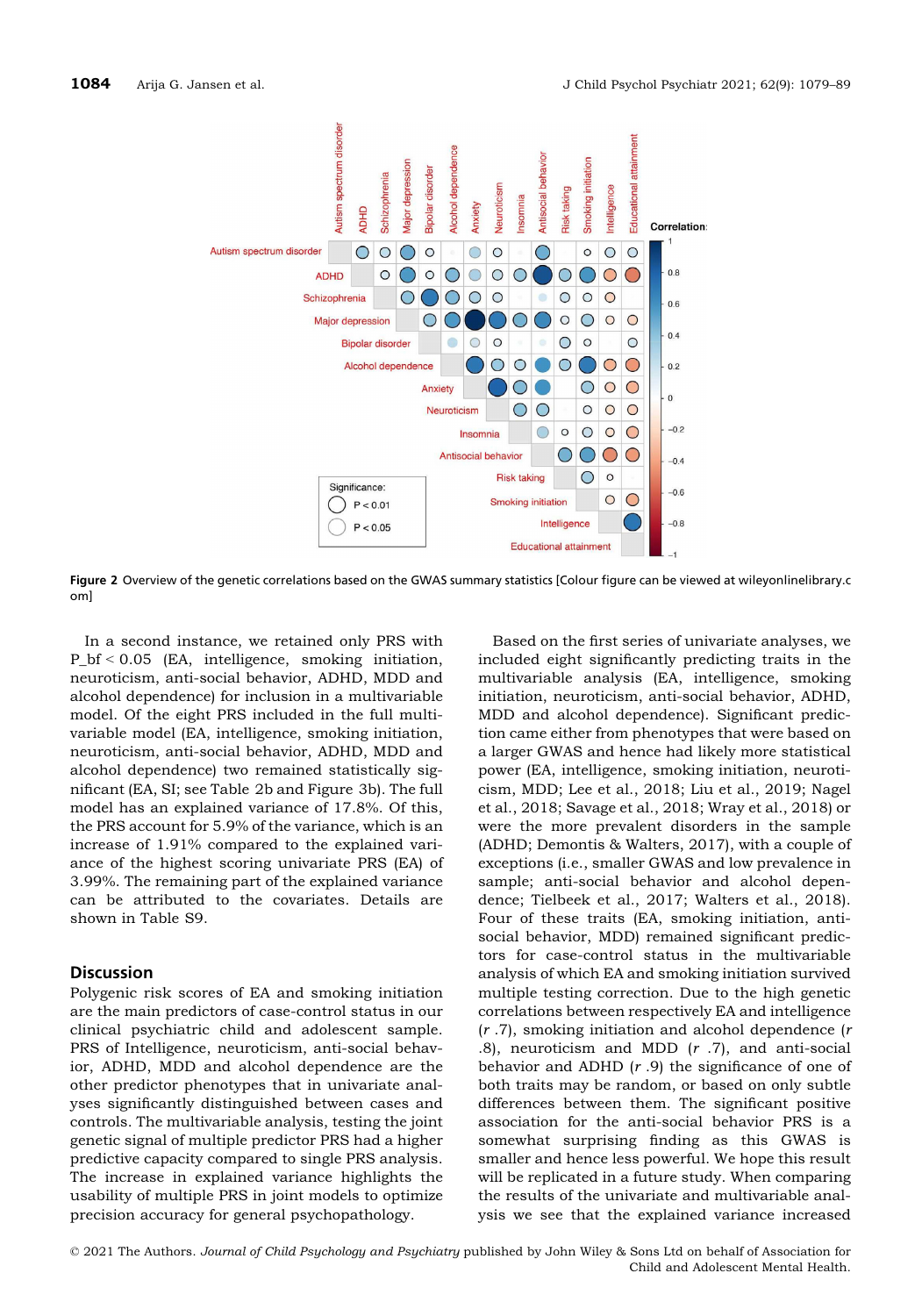|  |  |  |  |  |  |  | <b>Table 2</b> (a) Univariate logistic regression analysis. (b) Multivariable logistic regression analysis |  |  |  |
|--|--|--|--|--|--|--|------------------------------------------------------------------------------------------------------------|--|--|--|
|--|--|--|--|--|--|--|------------------------------------------------------------------------------------------------------------|--|--|--|

| $(a)$ PRS   | % explained variance PRS | $\boldsymbol{p}$ | $p_{\rm b}$ f <sup>a</sup> | <b>OR</b> | 95% CI for OR <sup>c</sup> |
|-------------|--------------------------|------------------|----------------------------|-----------|----------------------------|
| EA          | 3.99                     | 2.52E-21         | 3.53E-20                   | 0.66      | $0.61 - 0.72$              |
| SI          | 1.91                     | 3.41E-11         | 4.77E-10                   | 1.33      | $1.22 - 1.44$              |
| IQ          | 1.53                     | 3.22E-09         | 4.51E-08                   | 0.78      | $0.72 - 0.85$              |
| <b>MDD</b>  | 1.02                     | 1.00E-06         | 1.40E-05                   | 1.27      | $1.15 - 1.40$              |
| <b>ADHD</b> | 0.99                     | 2.00E-06         | 2.80E-05                   | 1.22      | $1.13 - 1.32$              |
| NEU         | 0.58                     | 2.47E-04         | 3.46E-03                   | 1.16      |                            |
| AD          | 0.50                     | 6.27E-04         | 8.78E-03                   | 1.15      | $1.06 - 1.24$              |
| <b>ASB</b>  | 0.47                     | 9.84E-04         | 1.38E-02                   | 1.14      | $1.06 - 1.24$              |
| <b>INS</b>  | 0.19                     | 3.76E-02         | 5.27E-01                   | 1.09      | $1.01 - 1.18$              |
| <b>RTB</b>  | 0.13                     | 7.92E-02         | 1                          | 1.07      | $0.99 - 1.16$              |
| <b>ANX</b>  | 0.11                     | 1.16E-01         |                            | 1.06      | $0.99 - 1.15$              |
| SCZ         | 0.07                     | 1.98E-01         |                            | 1.10      | $0.95 - 1.27$              |
| <b>BiP</b>  | 0.06                     | 2.36E-01         |                            | 1.07      | $0.96 - 1.19$              |
| <b>ASD</b>  | 0.03                     | 4.30E-01         |                            | 0.97      | $0.89 - 1.05$              |
| (b) PRS     | $\boldsymbol{p}$         | $p\_bf^b$        | <b>OR</b>                  |           | 95% CI for $OR^c$          |
| EA          | 2.43E-09                 | 1.94E-08         | 0.74                       |           | $0.76 - 0.81$              |
| <b>SI</b>   | 2.43E-04                 | 1.94E-03         | 1.18                       |           | $1.08 - 1.29$              |
| <b>MDD</b>  | 1.96E-02                 | 1.57E-01         | 1.13                       |           | $1.02 - 1.25$              |
| ASB         | 3.92E-02                 | 3.14E-01         | 1.09                       |           | $1.00 - 1.18$              |
| <b>ADHD</b> | 6.48E-02                 | 5.19E-01         | 1.08                       |           | $1.00 - 1.18$              |
| IQ          | 1.48E-01                 | 1                | 0.93                       |           | $0.86 - 1.02$              |
| AD          | 2.12E-01                 | $\mathbf{1}$     |                            | 1.05      |                            |
| <b>NEU</b>  | 3.18E-01                 | $\mathbf{1}$     | 1.04                       |           | $0.96 - 1.14$              |

Clinical sample (N cases: 1,402, N controls: 1,448). Baseline model covariates: 8 PCs, sex and chip. All included PRS have SNP pvalue threshold < 1.

AD = alcohol dependence; ADHD = attention-deficit/hyperactivity disorder; ANX = anxiety; ASB = anti-social behavior; ASD = autism spectrum disorder; BiP = bipolar disorder; EA = educational attainment; INS = insomnia; IQ = intelligence; MDD = major depressive disorder;  $NEU =$  neuroticism;  $RTB =$  risk-taking behavior;  $SCZ =$  schizophrenia;  $SI =$  smoking initiation.

 $^{\rm a}$ After Bonferonni multiple testing (p-bf) correction f or 14 tests.

<sup>b</sup>After Bonferonni multiple testing correction for 8 tests.

c Upper and lower limits are shown.

[Corrections made on 22 April 2021, after first online publication: In Tables 2a and b, the 'OR' and '95% CI for OR' values for SI have been corrected in this version.]

from 3.99% (the highest explained variance result of the EA PRS as a single predictor) to 5.90%. The rise in explained variance shows that the addition of phenotypes is not only useful in studies with small, hence low powered GWAS summary statistics as shown before (Maier et al., 2018), but that it is also useful for more general defined phenotypes as diagnostic status. Yet, it is important to note that the general psychopathology construct might be less representative of some disorders, in particular ASD, given the reported PRS associations. We did not find a statistically significant association between six traits (insomnia, RTB, ASD, schizophrenia, anxiety, BIP) and case-control status in our sample. For insomnia, this is possibly due to the genetic correlation of insomnia being larger in mood disorders than in eating disorders and ASD (Jansen et al., 2019). Our sample composition might be too varied with not enough mood disorder cases included to generate a detectable enrichment of common genetic variation for INS. RTB was included in our model as it has a genetic correlation with ADHD and antisocial behavior and a phenotypic overlap between these three traits is present. However, the genetic correlation might be too weak to predict clinical status. In addition, our sample comprises not only

groups whom we expect to take more risk (ADHD) but also groups who are less likely to take risk (MDD/ anxiety) or with no relation to the risk phenotype (ASD, OCD/TIC disorders). As BiP and schizophrenia in general have a later age of onset compared to other psychiatric disorders (Abidi et al., 2017; Lijster et al., 2017; Patten, 2017) they are not present in our sample as this is a child and adolescent sample hence the common genetic variation of schizophrenia and BiP might not be enriched in Inside-out despite the link between ASD and schizophrenia (Zheng, Zheng, & Zou, 2018). The ASD PRS was expected to be associated as this is one of the larger diagnostic groups within the sample. However, this PRS has not been associated with the ASD subgroup in Inside-out in previous research, nor was the schizophrenia PRS (Jansen et al., 2019). Several explanations may explain this finding. First, ASD might have a unique genetic signature including an important contribution of rare variants (Satterstrom et al., 2020) that is not captured by the PRS, and second, the PRS might be inaccurate due to a smaller GWAS sample size. Lastly, given the high heterogeneity of ASD, the diagnostic composition within the ASD Inside-out sample may differ from the ASD cases included in the GWAS sample.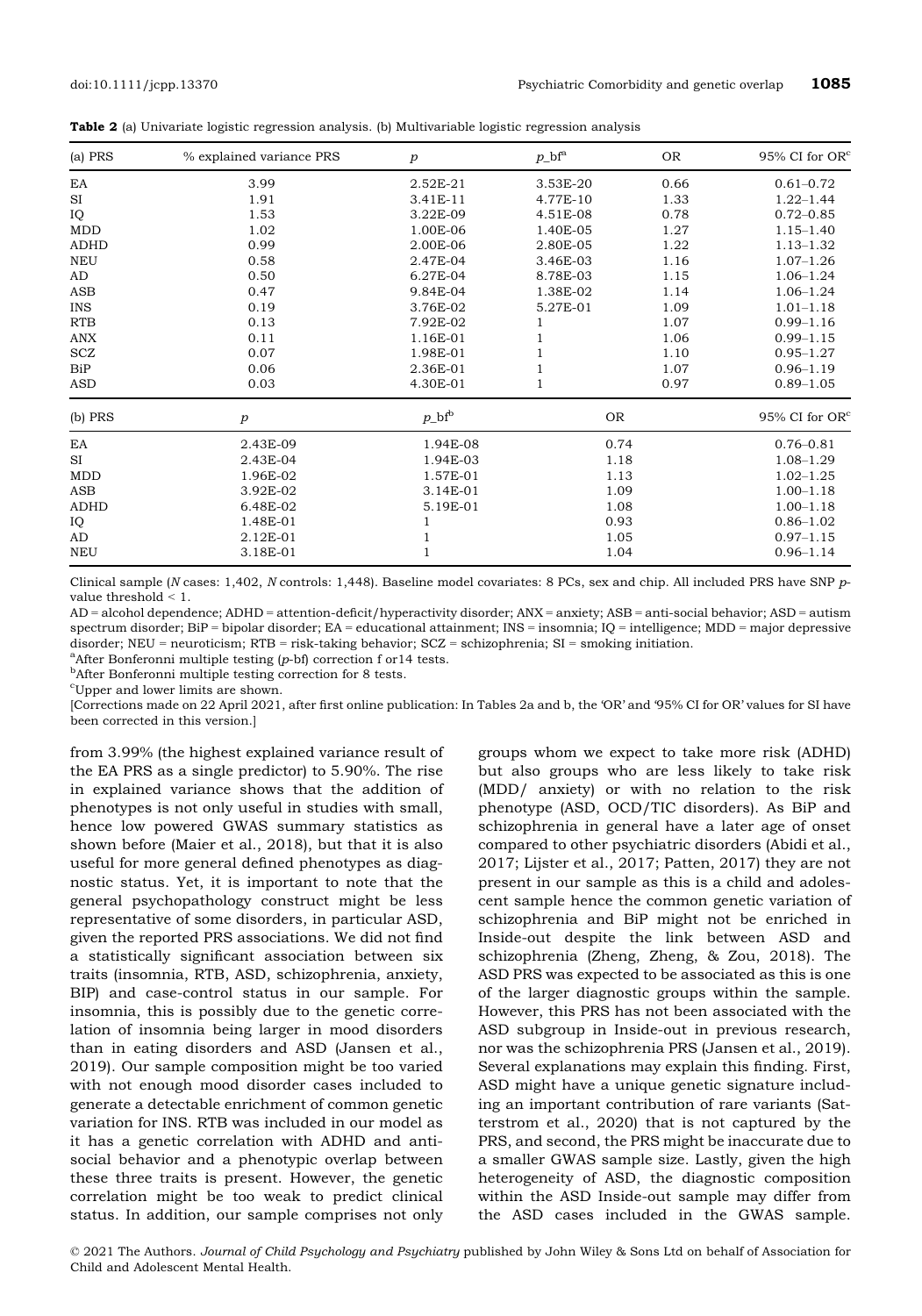

Figure 3 (A) The explained variance for all tested traits in the univariate analyses. The explained variance is based on Nagelkerke  $R^2$ . The effect sizes are shown as Odds Ratios (ORs). (B) The ORs based on the multivariable analyses [Colour figure can be viewed at [wileyonline](www.wileyonlinelibrary.com) [library.com\]](www.wileyonlinelibrary.com)

Another large diagnostic group in our sample is the anxiety group. Surprisingly, this PRS did not distinguish between cases and controls. As the anxiety PRS is based on a GWAS with a small sample (7,016 cases, 14,745 controls) it is likely to be underpowered.

## Limitations

A weak point of the study is the referral bias present in samples generated in one institute. However, when comparing the diagnostic composition of Inside-out to a general psychiatric European sample of older children, we see a similar diagnostic composition (Gerritsen et. al. Milestone, oral communication). The main difference is the higher percentage of depression diagnoses in Milestone. As younger children are less likely to be diagnosed with depression and more likely to be diagnosed with anxiety, which later develops into depression, it seems likely these children will be included in different groups at younger ages, quite possibly in the ADHD, ASD and anxiety groups. With this in mind, in general, in both samples ADHD, ASD and anxiety show the highest prevalence, which suggests Inside-out is a good representation of the broader general child and adolescent psychiatric population. It would have been interesting to take educational level, cognitive performance and substance use into account. However, this information was not available for all samples used. In addition, this would remove part of the shared variance (Loe & Feldman, 2007), we did perform a sensitivity analysis excluding ID cases. A general concern regarding PRS studies in clinical samples is the limited clinical usability (Torkamani, Wineinger, & Topol, 2018). Our effect sizes are in line with the current literature (Jansen et al., 2019) meaning 5.9% still leaves room for many other

contributing factors. Another point to keep in mind is the relatively small sample size of 1,402 cases and 1,448 controls adding up to 2,850 participants. However, with acceptable standard errors and 95% CI intervals for the OR in the regression analysis we feel this study adds value and can function as a pilot study leading into larger studies in this direction. Finally, It would be informative to run additional sensitivity analyses to rule out that the results are being driven by the ASD/ADHD part of the sample. Due to power issues this is currently not an option. However, the neurodevelopmental part of the paper has been analyzed extensively (Jansen et al., 2019) and besides a significant association with the ADHD PRS, no significant associations with the schizophrenia and ASD PRS have been observed. Still, we cannot rule out that other predictors might be associated specifically in this sample due to the over representation of ADHD and ASD.

Strong points of the study are our carefully curated sample and the comparison between children as cases and adults as controls. As the controls are adults, the chance of them receiving an additional diagnosis of ADHD or ASD is small making them pure controls for these traits. In addition, the NESCOG control sample was corrected for undiagnosed ADHD, ASD and anxiety status. In the BePS sample, no psychiatric diagnoses were allowed.

Future directions in this area of research are replication in a larger independent child and adolescent sample, and preferably in an adult sample as well. Next to replication, research into causality is of great importance. We show association between diagnostic status and low EA and smoking initiation but are not able to address the issue of causality. Still, if low EA and smoking initiation are good predictors of psychiatric disorders, studies exploring early interventions targeting EA and smoking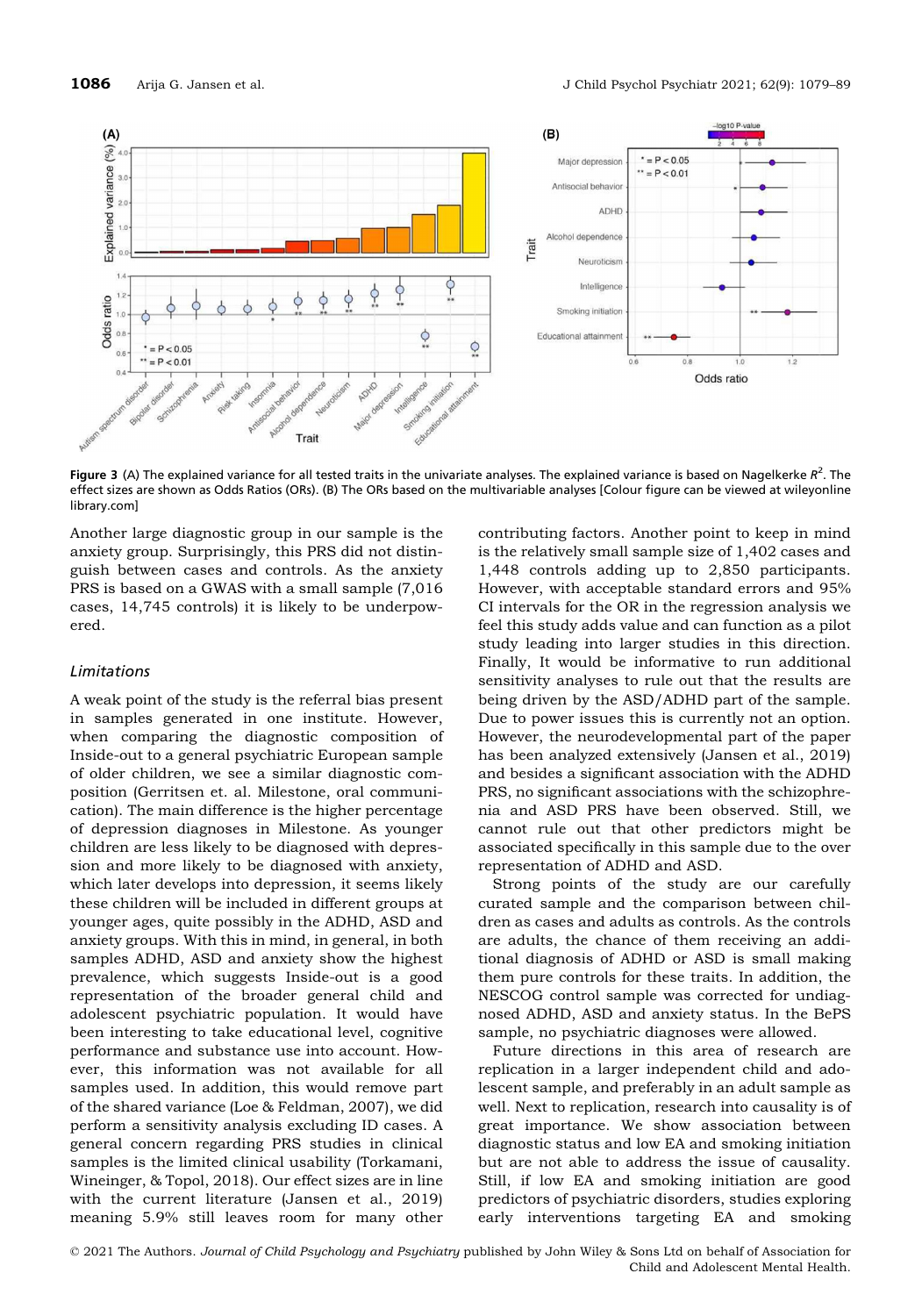initiation to clarify their role in the development of psychiatric disorders can be useful. In addition, future studies will benefit from a longitudinal design to investigate how PRS correlate to later life outcomes. Based on this a risk profile of a group of individuals can be generated identifying individuals at risk whom might benefit from early interventions. Our PRS selection is a first step in identifying PRS suitable for this type of study.

To conclude, our findings suggest that a lot of the genetic variance influencing psychiatric disorders influence a myriad of mental health-related traits. Hence, a genetic vulnerability for low EA and SI are potential predictors for general psychopathology in children and adolescents which can be taken into account as some of the potential factors in the development of psychiatric symptoms. In addition, a genetic vulnerability for low EA and SI might contribute to specific comorbidity patterns as observed between psychiatric symptoms and to the broad range of psychiatric symptoms and as such might represent important contributors to the p factor. Our findings can guide future studies on psychiatric comorbidity, and the p factor, and studies addressing the causal directions between EA, SI and general psychopathology.

## Supporting information

Additional supporting information may be found online in the Supporting Information section at the end of the article:

Appendix S1. Selection of predictive polygenic risk scores (PRS).

Table S1. Overview diagnostic composition including co-diagnoses.

Table S2. Most common comorbidities in the sample.

Table S3. GWAS discovery sample information.

Table S4. Inflation statistics GWAS statistics.

Table S5. Genetic correlations based on LDSC regression analysis.

Table S6. Correlational matrix of the PRS within Insideout.

Table S7. Results of the univariate logistic regression analysis.

Table S8. Results of the univariate logistic regression analysis with ID cases excluded from the sample.

Table S9. Results of the multivariable logistic regression analysis, all eight univariate significant PRS included.

#### Acknowledgements

The authors thank the participants of the Inside-out, NESCOG, and Berlin Psychosis Study sample. The authors gratefully acknowledge financial support by the Sophia Stichting voor Wetenschappelijk Onderzoek (SSWO, grant number 593 and S14-27). The funding organizations had no role in any of the following: the design and conduct of the study; collection, management, analysis, and interpretation of the data; and preparation, review, or approval of the manuscript. The authors thank Danielle Posthuma and Frank Verhulst for their valuable contributions in study design, data collection and reviewing the manuscript. The authors thank Mark Patrick Roeling for the Inside-out data collection. The manuscript is original, and not published, nor under concurrent consideration elsewhere. The authors have declared that they have no competing or potential conflicts of interest.

#### Correspondence

Arija G. Jansen, Department of Complex Trait Genetics, Center for Neurogenomics and Cognitive Research, Vrije Universiteit Amsterdam, Boelelaan 1085, Amsterdam, 1081 HV, the Netherlands; Email: a.g. jansen@vu.nl and Gwen C. Dieleman, Department of Child and Adolescent Psychiatry/Psychology, Erasmus University Medical Center, Doctor Molewaterplein 40, 3015 GD Rotterdam, the Netherlands; Email: g.dieleman@erasmusmc.nl

# Key points

- We tested the association between child and adolescent psychiatric clinical status and polygenic risk scores of psychiatric disorders and psychological traits.
- We observed significant associations between clinical status and the polygenic risk scores of educational attainment, smoking initiation, intelligence, neuroticism, alcohol dependence, ADHD, major depression and anti-social behavior.
- These findings can guide future studies on psychiatric comorbidity and offer insights into shared etiology between psychiatric disorders.

#### References

Abdellaoui, A., Nivard, M.G., Hottenga, J.J., Fedko, I., Verweij, K., Baselmans, B.M.L., ... & Cacioppo, J.T. (2018). Predicting loneliness with polygenic scores of social, psychological and psychiatric traits. Genes, Brain, and Behavior, 17, e12472.

Abidi, S., Mian, I., Garcia-Ortega, I., Lecomte, T., Raedler, T., Jackson, K. ... & Addington, D. (2017). Canadian guidelines for the pharmacological treatment of schizophrenia spectrum and other psychotic disorders in children and youth. Canadian Journal of Psychiatry, 62, 635–647.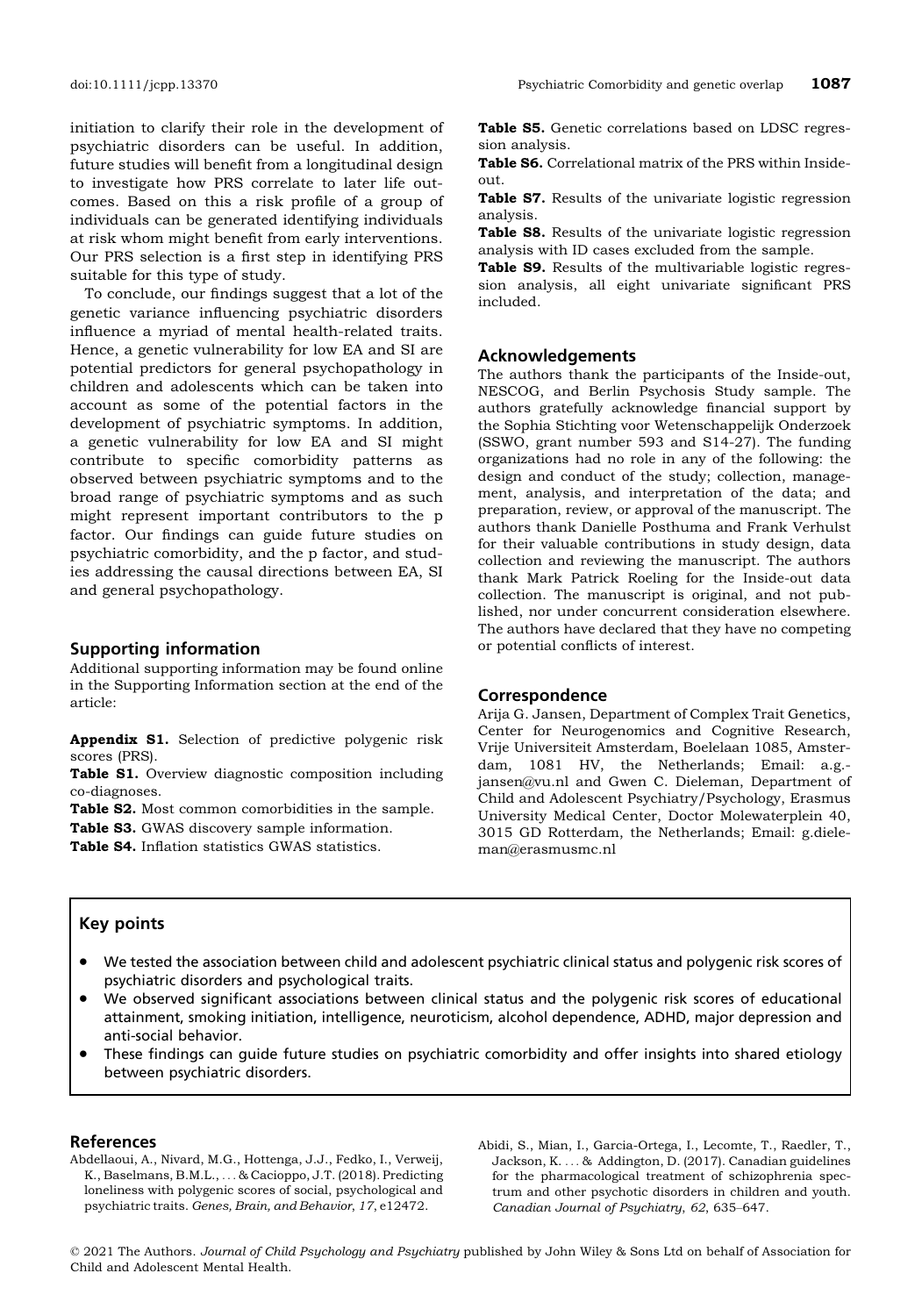- Achenbach, T.M. (1997). Manual for the young adult self-report and young adult behavior checklist. Burlington, VT: Department of Psychiatry, University of Vermont.
- American Psychiatric Association. (2013). Diagnostic and statistical manual of mental disorders (Vol. 5). Arlington: American Psychiatric Association.
- Baron-Cohen, S., Wheelwright, S., Skinner, R., Martin, J., & Clubley, E. (2001). The autism-spectrum quotient (AQ): Evidence from Asperger syndrome/high-functioning autism, males and females, scientists and mathematicians. Journal of Autism and Developmental Disorders, 31, 5–17.
- Boksa, P. (2017). Smoking, psychiatric illness and the brain. Journal of Psychiatry and Neuroscience, 42, 147.
- Brainstorm Consortium, Anttila, V., Bulik-Sullivan, B., Finucane, H.K., Walters, R.K., Bras, J., ... & Murray, R. (2018). Analysis of shared heritability in common disorders of the brain. Science, 360, eaap8758.
- Bulik-Sullivan, B., Finucane, H.K., Anttila, V., Gusev, A., Day, F.R., Loh, P.-R., ... & Neale, B.M. (2015). An atlas of genetic correlations across human diseases and traits. Nature Genetics, 47, 1236–1241
- Caspi, A., Houts, R.M., Belsky, D.W., Goldman-Mellor, S.J., Harrington, H., Israel, S., ... & Moffitt, T.E. (2014). The p factor: One general psychopathology factor in the structure of psychiatric disorders? Clinical Psychological Science : A Journal of the Association for Psychological Science, 2, 119– 137.
- Caspi, A., & Moffitt, T.E. (2018). All for one and one for all: Mental disorders in one dimension. American Journal of Psychiatry, 175, 831–844.
- Chatterjee, N., Shi, J., & García-Closas, M. (2016). Developing and evaluating polygenic risk prediction models for stratified disease prevention. Nature Reviews Genetics, 17, 392–406.
- Choi, S.W., Mak, T.S.H., & O'Reilly, P.F. (2018). A guide to performing Polygenic Risk Score analyses. bioRxiv, [https://](https://doi.org/10.1101/416545) [doi.org/10.1101/416545](https://doi.org/10.1101/416545)
- Claussnitzer, M., Cho, J.H., Collins, R., Cox, N.J., Dermitzakis, E.T., Hurles, M.E., ... & McCarthy, M.I. (2020). A brief history of human disease genetics. Nature, 577, 179–189.
- Conners, C., Erhardt, D., & Sparrow, E. (1999). Conners' adult ADHD rating scales. North Tonawanda, NY: Multi-Health Systems.
- Conti, G., Heckman, J., & Urzua, S. (2010). The educationhealth gradient. The American Economic Review, 100, 234– 238.
- Cross-Disorder Group of the Psychiatric Genomics Consortium. (2019). Electronic address: plee0@mgh.harvard.edu & Cross-Disorder Group of the Psychiatric Genomics Consortium. Genomic Relationships, Novel Loci, and Pleiotropic Mechanisms across Eight Psychiatric Disorders. Cell, 179, 1469–1482.e11
- de Lijster, J.M., Dierckx, B., Utens, E.M.W.J., Verhulst, F.C., Zieldorff, C., Dieleman, G.C., Legerstee, J.S. (2017). The age of onset of anxiety disorders. Canadian Journal of Psychiatry, 62, 237–246.
- Demontis, D., & Walters, R.K. (2019). Discovery of the first genome-wide significant risk loci for attention deficit/hyperactivity disorder. Nature Genetics, 51, 63–75.
- Demontis, D., & Walters, R.K. (2017). Discovery of the first genome-wide significant risk loci for ADHD. bioRxiv, <https://doi.org/10.1101/145581>
- Euesden, J., Lewis, C.M., & O'Reilly, P.F. (2015). PRSice: Polygenic Risk Score software. Bioinformatics, 31, 1466– 1468.
- Grove, J., Ripke, S., Als, T.D., Mattheisen, M., Walters, R.K., Won, H., ... & Børglum, A.D. (2019). Identification of common genetic risk variants for autism spectrum disorder. Nature Genetics, 51, 431–444.
- Hettema, J.M., Neale, M.C., Myers, J.M., Prescott, C.A., & Kendler, K.S. (2006). A population-based twin study of the

relationship between neuroticism and internalizing disorders. American Journal of Psychiatry, 163, 857–864.

- Huisman-van Dijk, H.M., van de Schoot, R., Rijkeboer, M.M., Mathews, C.A., & Cath, D.C. (2016). The relationship between tics, OC, ADHD and autism symptoms: A crossdisorder symptom analysis in Gilles de la Tourette syndrome patients and family-members. Psychiatry Research, 237, 138–146.
- Jansen, A.G., Dieleman, G.C., Jansen, P.R., Verhulst, F.C., Posthuma, D., & Polderman, T.J.C. (2019). Psychiatric polygenic risk scores as predictor for attention deficit/ hyperactivity disorder and autism spectrum disorder in a clinical child and adolescent sample. Behavior Genetics, 50, 203–212.
- Jansen, P.R., Watanabe, K., Stringer, S., Skene, N., Bryois, J., Hammerschlag, A.R., ... & Posthuma, D. (2019). Genomewide analysis of insomnia in 1,331,010 individuals identifies new risk loci and functional pathways. Nature Genetics, 51, 394.
- Katzman, M.A., Bilkey, T.S., Chokka, P.R., Fallu, A., & Klassen, L.J. (2017). Adult ADHD and comorbid disorders: Clinical implications of a dimensional approach. BMC Psychiatry, 17, 302.
- Kessler, R.C., Amminger, G.P., Aguilar-Gaxiola, S., Alonso, J., Lee, S., & Bedirhan Ustun, T. (2007). Age of onset of mental disorders: A review of recent literature. Current Opinion in Psychiatry, 20, 359–364.
- Klimkiewicz, A., Klimkiewicz, J., Jakubczyk, A., Kieres-Salomonski, I., & Wojnar, M. (2015). Comorbidity of alcohol dependence with other psychiatric disorders. Part I. Epidemiology of dual diagnosis. Psychiatria Polska, 49, 265– 275.
- Krapohl, E., Patel, H., Newhouse, S., Curtis, C.J., von Stumm, S., Dale, P.S., ... & Plomin, R. (2018). Multi-polygenic score approach to trait prediction. Molecular Psychiatry, 23, 1368– 1374.
- Lee, J.J., Wedow, R., Okbay, A., Kong, E., Maghzian, O., Zacher, M., ... & Cesarini, D. (2018). Gene discovery and polygenic prediction from a genome-wide association study of educational attainment in 1.1 million individuals. Nature Genetics, 50, 1112–1121.
- Linnér, R.K., Biroli, P., Kong, E., Meddens, S.F.W., Wedow, R., Fontana, M.A., ... & Beauchamp, J.P. (2019). Genome-wide association analyses of risk tolerance and risky behaviors in over 1 million individuals identify hundreds of loci and shared genetic influences. Nature Genetics, 51, 245.
- Liu, M., Jiang, Y., Wedow, R., Li, Y., Brazel, D.M., Chen, F., ... & Vrieze, S. (2019). Association studies of up to 1.2 million individuals yield new insights into the genetic etiology of tobacco and alcohol use. Nature Genetics, 51, 237.
- Loe, I.M., & Feldman, H.M. (2007). Academic and educational outcomes of children with ADHD. Journal of Pediatric Psychology, 32, 643–654.
- Lord, C., Rutter, M., Heemsbergen, J., Jordan, H., Mawhood, I., & Schopler, E. (1989). Autism diagnostic observation schedule: A standardized observation of communicative and social behavior. Journal of Autism and Developmental Disorders, 19, 185–212.
- Lynch, J.L., & von Hippel, P.T. (2016). An education gradient in health, a health gradient in education, or a confounded gradient in both? Social Science and Medicine, 1982(154), 18–27.
- Maier, R.M., Zhu, Z., Lee, S.H., Trzaskowski, M., Ruderfer, D.M., Stahl, E.A., ... & Robinson, M.R. (2018). Improving genetic prediction by leveraging genetic correlations among human diseases and traits. Nature Communications, 9, 989.
- McCarthy, S., Das, S., Kretzschmar, W., Delaneau, O., Wood, A.R., Teumer, A., ... & Marchini, J. (2016). A reference panel of 64,976 haplotypes for genotype imputation. Nature Genetics, 48, 1279–1283.